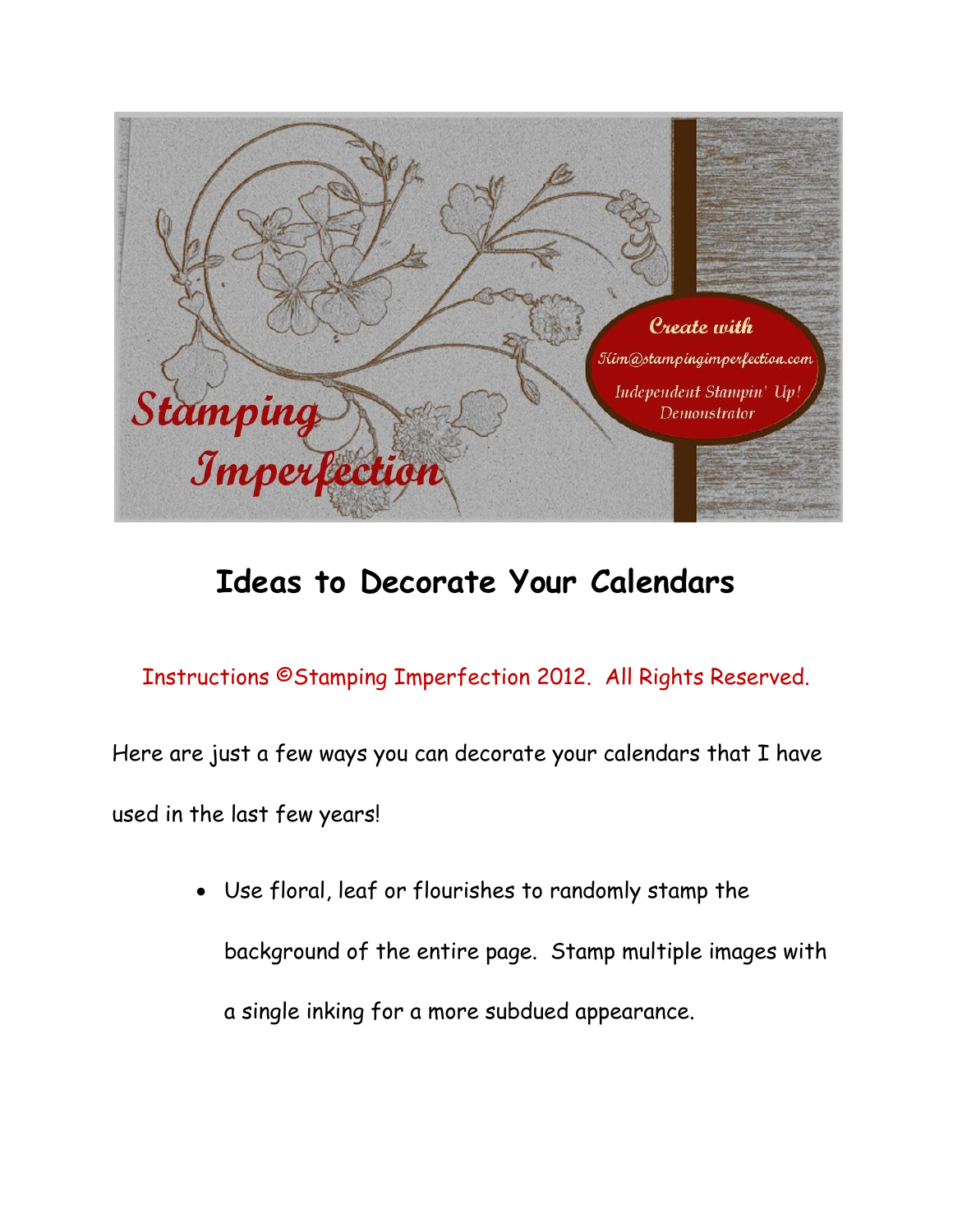- The whole background of the calendar can be sponged in different colors using your stamp pads or chalks. You can create a stencil with a big shot die and sponge a shape you love on the background as well. ( I made a video of this on my Youtube channel.)
- If you stamp over a sponged or stamped background, you will get a really pretty layered look.
- Add photos to your page to personalize it over a stamped background.
- You can also just sponge the edges of each page.
- Use versa mark and chalks or use the versa mark and emboss stamped images.
- Use water colors and blending pens with your Watercolor Wonder Crayons, markers or inks.
- Stamp each page with a different stamped image appropriate for the month. ( Snowflakes for January, Hearts for February and so forth.)